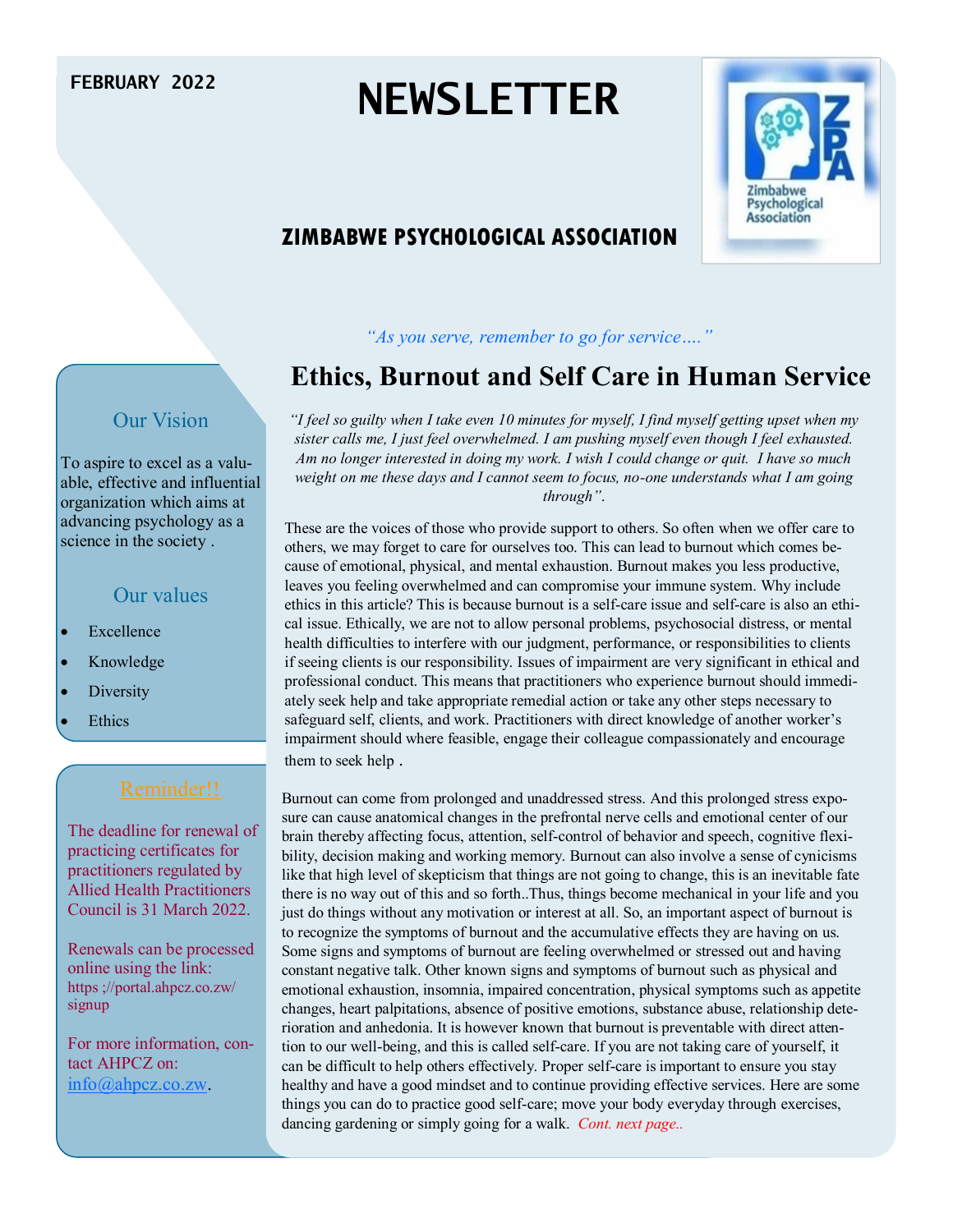#### **Page 2 NEWSLETTER**





# **Reminder !**

### AHPCZ 1st Board examination;

 submission of files due date is 31 March 2022

# *Did you know ?*

*Engaging in acts of kindness produces endorphins, the brain's natural pain killer.*

*Performing acts of generosity boosts happiness and well-being and is even linked to physical health benefits.*

#### *Cont.. .from page 1*

When you start to feel overwhelmed sometimes finding someone to talk to or a variation in tasks can help. Breathe, you just need to focus on breathing. Say no to someone do not take everything Breathing helos to recenter self, staying hydrated, sleep to feel rested refreshed and alert, build a support network Its important to talk to others, ask questions or lean on others for emotional support. Also, remember our senses are powerful tools for self-care. You do not need to spend money. It does not take money to watch sun set, to breathe, take stairs instead of elevator, some get up early to meditate, some get off the screen to decompress, some say no to more demands, and some laugh with colleagues.

Real self-care must be an intentional and sustainable habit. Do not just wait to recalibrate during vacation periods only. Have an intention to engage in a regular and deliberate process of attention to mind, body, and soul. Exercise self- care regularly so it becomes automated for us to do. Do not say I am gonna push hard and rest ones. Behavioral science teaches us that self-care is a phenomenal path towards shoring our protective factors. Through self-care we avoid self-neglect, we pay attention to the signals of our body. By doing self-care on daily basis, you are infusing something called a break ritual into your practice. Research reveals that regular every day break rituals can help us prevent burnout and can help us really anchor ourselves down with very chaotic and complex environments. So, you need an inventory of self- assessment. This helps you recognize what activities have a high impact on your life, what grounds you and makes you stay attuned. Find activities that can help you recalibrate and bring you back to homeostasis, back to a place of presence and feeling good about life. Activities that help you recuperate energy from draining work. All in all, have a supervisor who is attentive and helps you navigate and take appropriate actions through check-ins.

*By Dr M. Machinga (Psychotherapist)*

# **CALL FOR ABSTRACTS:** AFREhealth 5th Annual Symposium

#### **Abstract submission is open till 31 March 2022.**

The theme for the symposium is "COVID-19 Pandemic and Postpandemic issues for Health Professions Education, Research and Service delivery"

Abstracts can be presented under the following subthemes:

- Innovation in health professions education lessons from COVID-19 pandemic state for post-pandemic period
	- Collaboration in research-African initiatives for strengthening research and collaboration across the continent and beyond
- Impact of the COVID-19 pandemic on service delivery and the requirements for quality of care post- pandemic.
- Leadership in Africa on decolonization, climate change, research and development

Please submit abstract via this link: https:// afrehealth.org/2022symposium/submitabstract

Please visit **https://afrehealth.org/2022symposium/guidelines**  for guidelines